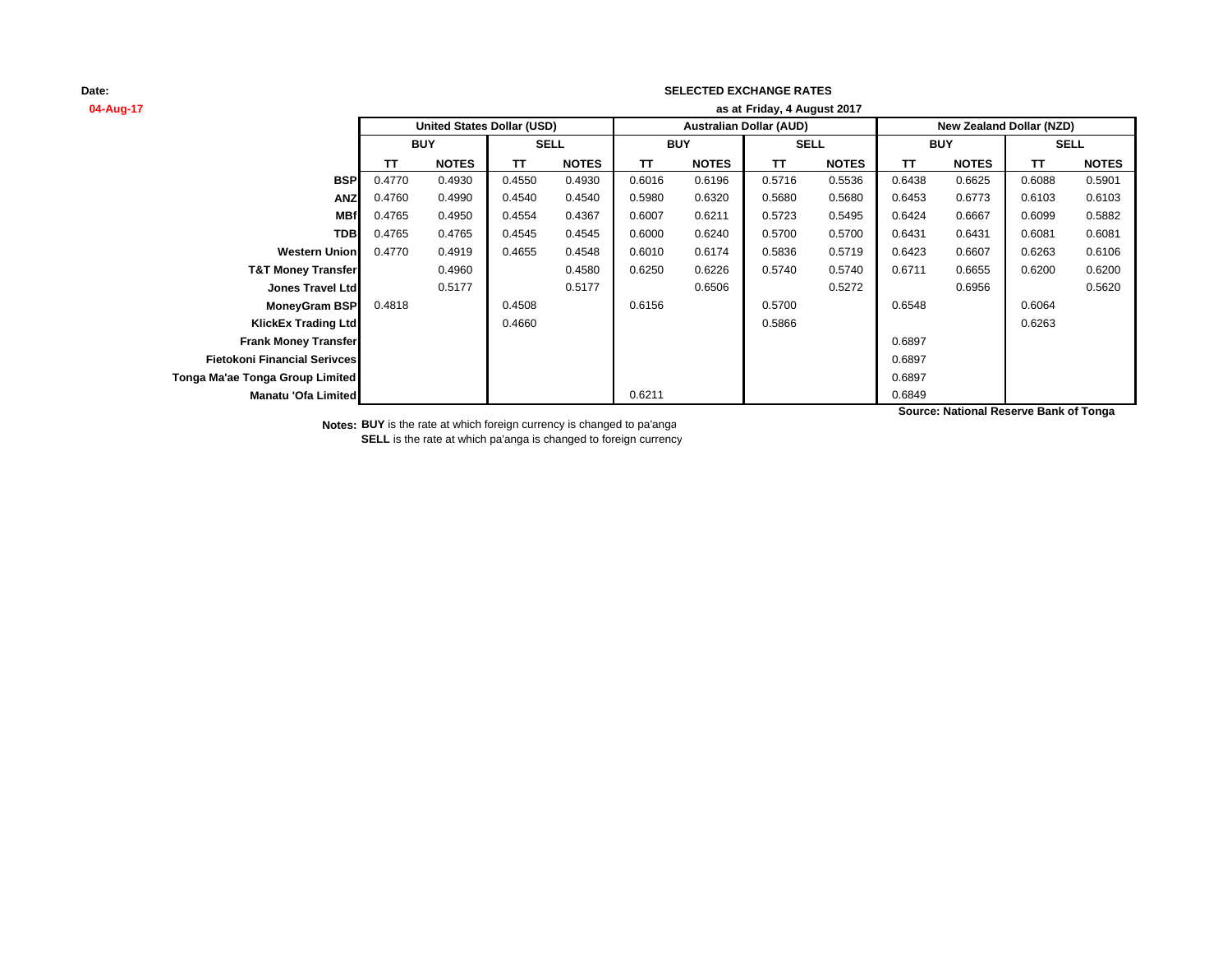### **SELECTED EXCHANGE RATES**

| 11-Aug-17                           | as at Friday, 11 August 2017 |                                   |             |              |            |              |                                |              |                          |              |        |              |
|-------------------------------------|------------------------------|-----------------------------------|-------------|--------------|------------|--------------|--------------------------------|--------------|--------------------------|--------------|--------|--------------|
|                                     |                              | <b>United States Dollar (USD)</b> |             |              |            |              | <b>Australian Dollar (AUD)</b> |              | New Zealand Dollar (NZD) |              |        |              |
|                                     | <b>BUY</b>                   |                                   | <b>SELL</b> |              | <b>BUY</b> |              | <b>SELL</b>                    |              | <b>BUY</b>               |              |        | <b>SELL</b>  |
|                                     | ΤT                           | <b>NOTES</b>                      | TT          | <b>NOTES</b> | ΤT         | <b>NOTES</b> | ΤT                             | <b>NOTES</b> | TT                       | <b>NOTES</b> | TT.    | <b>NOTES</b> |
| <b>BSP</b>                          | 0.4740                       | 0.4900                            | 0.4520      | 0.4360       | 0.6023     | 0.6203       | 0.5723                         | 0.5543       | 0.6533                   | 0.6720       | 0.6183 | 0.5996       |
| <b>ANZ</b>                          | 0.4730                       | 0.4960                            | 0.4510      | 0.4510       | 0.6005     | 0.6345       | 0.5705                         | 0.5705       | 0.6551                   | 0.6871       | 0.6201 | 0.6201       |
| <b>MBf</b>                          | 0.4735                       | 0.4926                            | 0.4524      | 0.4329       | 0.6014     | 0.6250       | 0.5730                         | 0.5525       | 0.6520                   | 0.6757       | 0.6194 | 0.5952       |
| <b>TDB</b>                          | 0.4735                       | 0.4955                            | 0.4515      | 0.4515       | 0.6010     | 0.6250       | 0.5710                         | 0.5710       | 0.6528                   | 0.6777       | 0.6178 | 0.6178       |
| <b>Western Union</b>                | 0.4742                       | 0.4887                            | 0.4628      | 0.4519       | 0.6018     | 0.6181       | 0.5845                         | 0.5726       | 0.6523                   | 0.6708       | 0.6356 | 0.6199       |
| <b>T&amp;T Money Transfer</b>       |                              | 0.4930                            |             | 0.4550       | 0.6250     | 0.6233       | 0.5753                         | 0.5753       | 0.6802                   | 0.6750       | 0.6250 | 0.6250       |
| <b>Jones Travel Ltd</b>             |                              | 0.5145                            |             | 0.4152       |            | 0.6513       |                                | 0.5279       |                          | 0.7056       |        | 0.5710       |
| <b>MoneyGram BSP</b>                | 0.4794                       |                                   | 0.4485      |              | 0.6143     |              | 0.5720                         |              | 0.6662                   |              | 0.6170 |              |
| <b>KlickEx Trading Ltd</b>          |                              |                                   | 0.4630      |              |            |              | 0.5873                         |              |                          |              | 0.6358 |              |
| <b>Frank Money Transfer</b>         |                              |                                   |             |              |            |              |                                |              | 0.6897                   |              |        |              |
| <b>Fietokoni Financial Serivces</b> |                              |                                   |             |              |            |              |                                |              | 0.6897                   |              |        |              |
| Tonga Ma'ae Tonga Group Limited     |                              |                                   |             |              |            |              |                                |              | 0.6897                   |              |        |              |
| Manatu 'Ofa Limited                 |                              |                                   |             |              | 0.6211     |              |                                |              | 0.6849                   |              |        |              |
| Digicel Mobile Money                |                              |                                   |             |              | 0.6165     |              |                                |              | 0.6696                   |              |        |              |

**Source: National Reserve Bank of Tonga**

**Notes: BUY** is the rate at which foreign currency is changed to pa'anga

**SELL** is the rate at which pa'anga is changed to foreign currency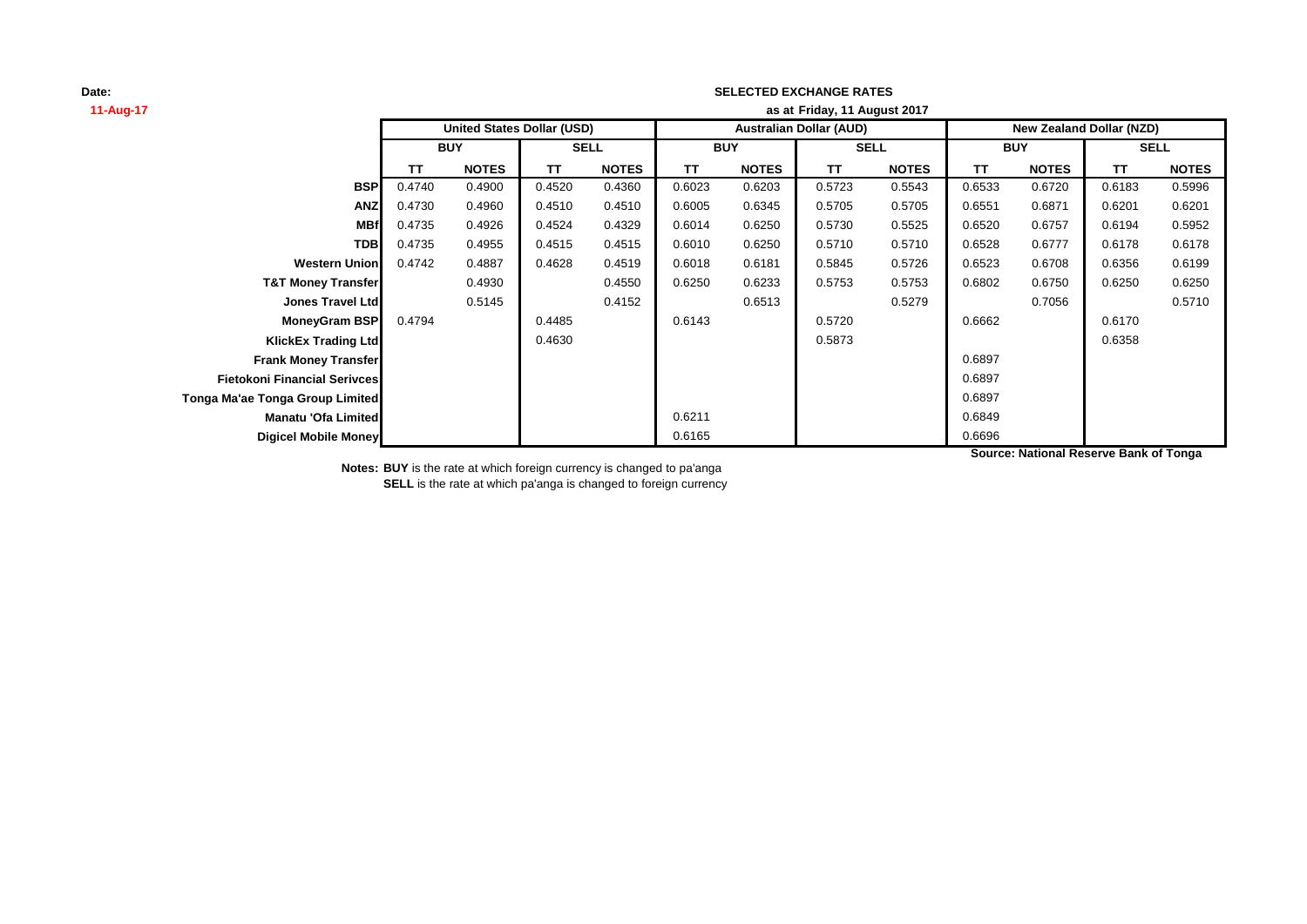## **SELECTED EXCHANGE RATES**

| 18-Aug-17                           | as at Friday, 18 August 2017 |                                   |             |              |                                |              |             |              |                                 |              |             |              |
|-------------------------------------|------------------------------|-----------------------------------|-------------|--------------|--------------------------------|--------------|-------------|--------------|---------------------------------|--------------|-------------|--------------|
|                                     |                              | <b>United States Dollar (USD)</b> |             |              | <b>Australian Dollar (AUD)</b> |              |             |              | <b>New Zealand Dollar (NZD)</b> |              |             |              |
|                                     | <b>BUY</b>                   |                                   | <b>SELL</b> |              | <b>BUY</b>                     |              | <b>SELL</b> |              | <b>BUY</b>                      |              | <b>SELL</b> |              |
|                                     | ΤT                           | <b>NOTES</b>                      | ΤT          | <b>NOTES</b> | ΤT                             | <b>NOTES</b> | ΤT          | <b>NOTES</b> | ΤT                              | <b>NOTES</b> | TT          | <b>NOTES</b> |
| <b>BSP</b>                          | 0.4743                       | 0.4903                            | 0.4523      | 0.4363       | 0.6015                         | 0.6195       | 0.5715      | 0.5535       | 0.6527                          | 0.6714       | 0.6177      | 0.5990       |
| <b>ANZ</b>                          | 0.4733                       | 0.4963                            | 0.4513      | 0.4513       | 0.5987                         | 0.6327       | 0.5687      | 0.5687       | 0.6545                          | 0.6865       | 0.6195      | 0.6195       |
| <b>MBf</b>                          | 0.4738                       | 0.4926                            | 0.4527      | 0.4348       | 0.6006                         | 0.6211       | 0.5722      | 0.5495       | 0.6514                          | 0.6757       | 0.6188      | 0.5952       |
| <b>TDB</b>                          | 0.4738                       | 0.4958                            | 0.4518      | 0.4518       | 0.6009                         | 0.6249       | 0.5709      | 0.5709       | 0.6526                          | 0.6775       | 0.6176      | 0.6176       |
| <b>Western Union</b>                | 0.4743                       | 0.4890                            | 0.4628      | 0.4522       | 0.6005                         | 0.6173       | 0.5828      | 0.5718       | 0.6515                          | 0.6701       | 0.6340      | 0.6193       |
| <b>T&amp;T Money Transfer</b>       |                              | 0.4933                            |             | 0.4553       | 0.6250                         | 0.6225       | 0.5787      | 0.5787       | 0.6756                          | 0.6744       | 0.6300      | 0.6300       |
| <b>Jones Travel Ltd</b>             |                              | 0.5148                            |             | 0.4155       |                                | 0.6505       |             | 0.5271       |                                 | 0.7050       |             | 0.5705       |
| <b>MoneyGram BSP</b>                | 0.4794                       |                                   | 0.4485      |              | 0.6109                         |              | 0.5688      |              | 0.6631                          |              | 0.6141      |              |
| <b>KlickEx Trading Ltd</b>          |                              |                                   | 0.4633      |              |                                |              | 0.5865      |              |                                 |              | 0.6375      |              |
| <b>Frank Money Transfer</b>         |                              |                                   |             |              |                                |              |             |              | 0.6897                          |              |             |              |
| <b>Fietokoni Financial Serivces</b> |                              |                                   |             |              |                                |              |             |              | 0.6897                          |              |             |              |
| Tonga Ma'ae Tonga Group Limited     |                              |                                   |             |              |                                |              |             |              | 0.6897                          |              |             |              |
| Manatu 'Ofa Limited                 |                              |                                   |             |              | 0.6211                         |              |             |              | 0.6849                          |              |             |              |
| Digicel Mobile Money                |                              |                                   |             |              | 0.6170                         |              |             |              | 0.6710                          |              |             |              |

**Source: National Reserve Bank of Tonga**

**Notes: BUY** is the rate at which foreign currency is changed to pa'anga

**SELL** is the rate at which pa'anga is changed to foreign currency